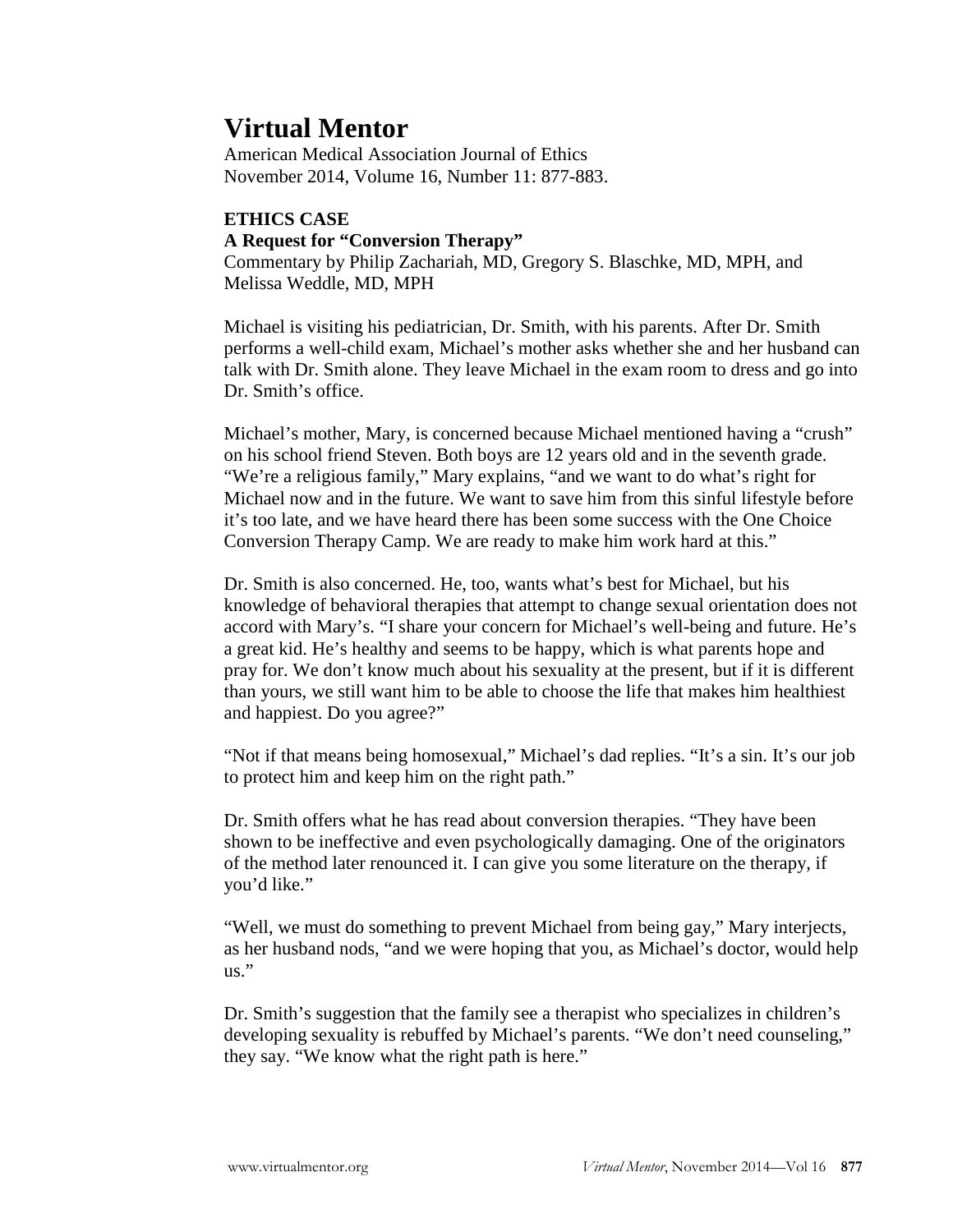#### **Commentary**

This case presents a common challenge faced by clinicians who care for adolescents. Michael's parents express concern to their pediatrician, Dr. Smith, about same-sex attraction voiced by their 12-year-old son and ask for advice about a "conversion therapy camp" as a therapeutic intervention. Michael's apparent comfort in revealing his "crush" to his parents reflects a generational shift in views of sexual orientation due in part to the public education and awareness efforts of the lesbian, gay, bisexual, and transgender (LGBT) rights movement and the increasing legalization of gay marriage [1].

This scenario allows us to explore the dilemma posed when parental beliefs run counter to their child's developing sexual identity and clinician recommendations. We approach these questions by first outlining the current scientific evidence about conversion therapy. We then examine the relevant ethical and legal principles that can guide Dr. Smith.

## **Is Dr. Smith Practicing Evidence-Based Medicine?**

The intervention proposed by Michael's parents comes under a broad group of behavioral approaches termed sexual orientation change efforts (SOCE). Often conducted within a psychotherapeutic or religious environment, these have long been disavowed by major medical organizations, including the Society for Adolescent Health and Medicine (SAHM), the American Academy of Pediatrics (AAP), the American Psychiatric Association (APA), and the American Medical Association (AMA) [2-5]. A comprehensive review of the evidence about conversion therapy in 2007 by the American Psychological Association concluded that there was no evidence showing that SOCE had any impact on adult sexual orientation or gender identity and that these therapies were often based on developmental theories with questionable validity [6]. More importantly, conversion therapy may cause harms that include depression, anxiety, and self-destructive behavior, fostered by the negative self-image that these efforts create [6]. In this case, Dr. Smith is cognizant of the evidence and appropriately counsels Michael's parents. Their moral objections are, however, unaltered by his counsel. What are his ethical obligations to his patient Michael at this point?

## **Is Dr. Smith Being Ethical in His Opposition?**

The first ethical principle to guide Dr. Smith is that of nonmaleficence (do no harm). This requires Dr. Smith to advise against an ineffective intervention that exposes the patient to risk of harm. Dr. Smith adheres to this principle when he explains the current medical understanding of sexual orientation and conversion. Though Dr. Smith advises against conversion therapy, is that enough to ensure Michael's wellbeing? Does his ethical responsibility end here?

Dr. Smith also has the ethical duty to consider Michael's best interests (beneficence). In this case, he must go beyond merely advising against the ineffective and potentially harmful intervention that the parents favor. This situation requires a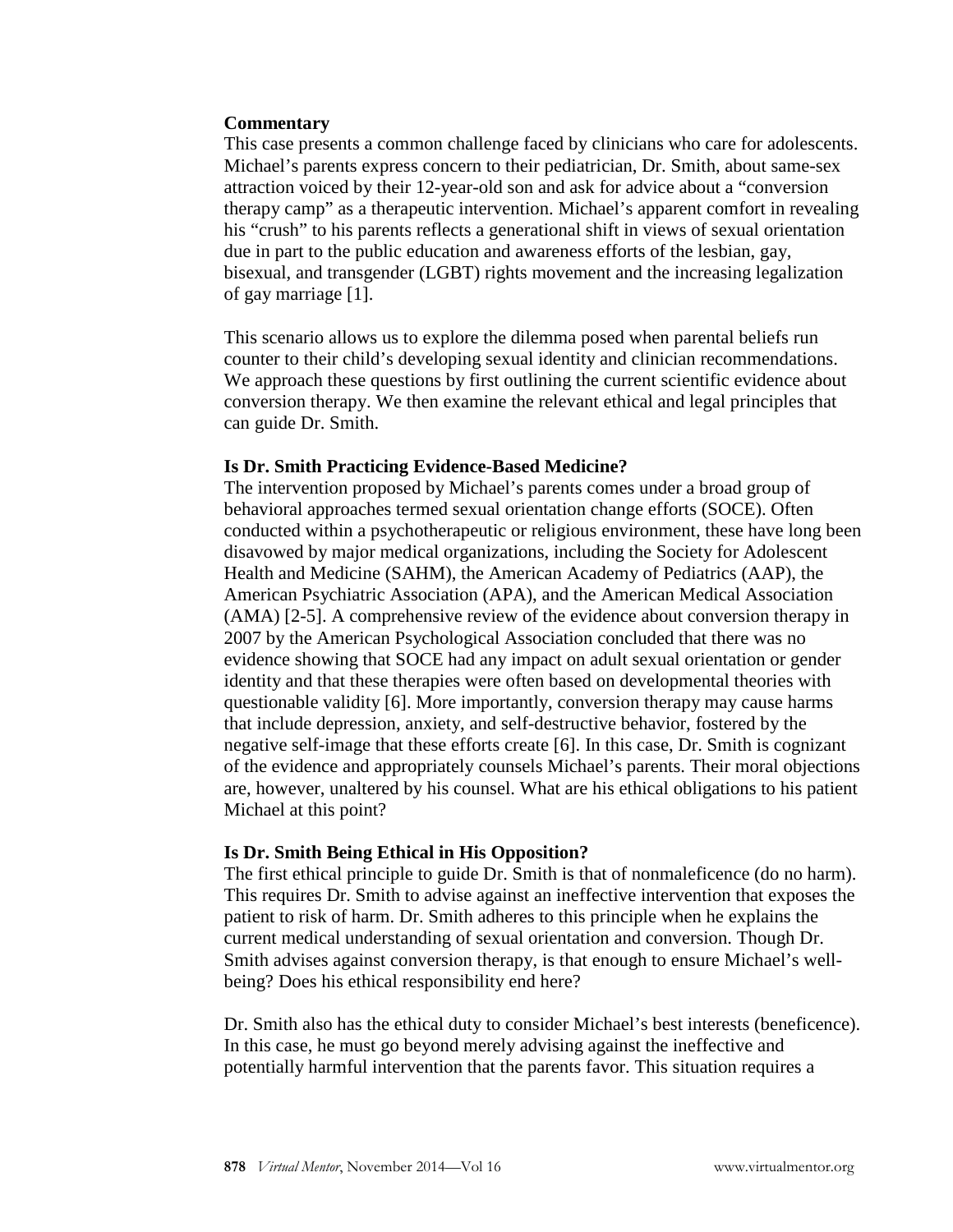nuanced strategy, a delicate balance between supporting Michael as his sexuality develops and not antagonizing his parents.

The final principle at play in this case is that of respect for autonomy. At age 12, Michael is not yet considered to have the capacity for informed consent, a requisite condition for exercise of decision-making autonomy. Parents are allowed by law to serve as surrogate decision makers for their minor children in most health care situations because they are considered most capable of determining their children's best interests [7]. If a parental decision places a child at risk, when should the state intervene? What legal protections does Michael have if his parents proceed with the conversion therapy?

## **Are there Legal Protections for Michael?**

Some legal scholars have proposed that, because emotional trauma qualifies as abuse under state child abuse and neglect statutes, conversion/reparative therapy when initiated by parents without assent from a minor can be considered abuse if a court agrees that the harms arising from the therapy would be evident to a "reasonably prudent" parent [8]. Others contend that the inadmissibility of psychological evidence in court proceedings and the difficulty of proving a substantial risk of harm from the therapy make legal protection uncertain for LBGT children and youth faced with involuntary or coercive religion-based treatment, particularly in LGBTunfriendly jurisdictions [9].

Minors do have legal protections without having to prove abuse or risk of harm, however; state law with judicial sanction now increasingly regulates conversion therapy offered by licensed professionals. In 2012, California became the first state to ban conversion therapy for minors by licensed professionals [10]. A legal challenge to this law was upheld by the Federal 9th Circuit Court of Appeals [11] and allowed to stand by the Supreme Court of the United States [12]. The appeals court noted that these professional activities were within the state's authority to regulate and did not violate the free speech rights of practitioners or minor patients or the parents' fundamental rights [11]. New Jersey has passed a law similar to California's [13], and legislation is pending in eight more states and Washington, DC [14]. These laws could make it easier for doctors to report clinicians who offer conversion or reparative therapy.

In our case, however, unless the "conversion camp" employs licensed professionals, its activity is well within the law.

#### **What Can Dr. Smith Do?**

Dr. Smith could end his discussion with the parents after he has counseled the family and offered resources, but this would only partially fulfill his ethical responsibility. First, Dr. Smith needs to talk with Michael privately. This is essential for every encounter with an adolescent that involves sensitive topics. Dr. Smith will build trust with Michael through confidential interviews both during this visit and in the future. If, at some point, Michael tells Dr. Smith that he is attracted to boys, Dr. Smith can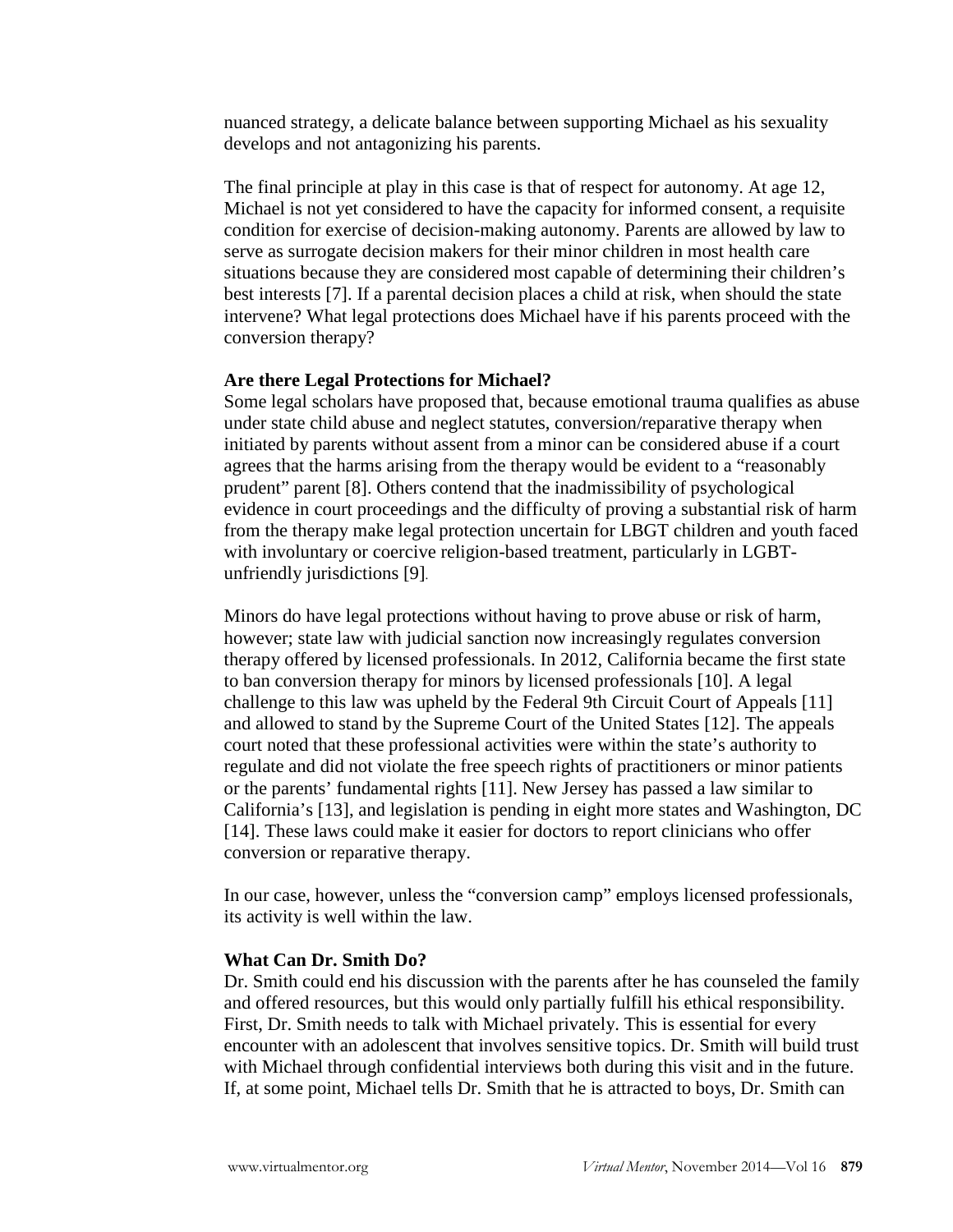proceed to ask Michael more about his emerging sexual orientation. He should ask Michael about health risks such as suicidal ideation or bullying. He should reassure Michael and give information about local (e.g., gay-straight alliances at schools or community youth centers) and national resources for LGBT youth [15], including LGBT youth-specific suicide helplines (e.g., the Trevor Project). Michael's trusting relationship with his doctor can help build resilience and nurture the development of his sexuality.

In our opinion, the next step is for Dr. Smith to initiate an ongoing dialogue with Michael's parents, acknowledging their beliefs while encouraging them to support their son through this challenging period. Evidence supports the importance of parental acceptance of their children's sexuality. Compared with LGBT young people who were not rejected or were only slightly rejected by their parents and caregivers because of their identity, highly rejected LGBT young people are eight times as likely to have attempted suicide and nearly six times as likely to report high levels of depression [16]. Highly rejected LGBT youth also have higher rates of homelessness, as a result of family conflict or being forced out of the home [17], risky sexual activity and drug abuse [16].

It is important to understand the diversity of parental emotional reactions and also to ascertain what they understand or perceive about same-sex attraction. In addition to accurately summarizing the current scientific recommendations, it may be helpful in this case to direct the parents to inclusive religious organizations that could counter their moral objections as well as to parent-specific resources such as the local chapter of Parents, Families and Friends of Lesbians and Gays (PFLAG), where parents can meet other parents and receive ongoing support. It is unrealistic, however, to expect that the parents' moral objections to homosexuality will change after a single primary care visit.

Dr. Smith also risks alienating Michael's parents if his objections are too forceful. A parallel may be drawn with vaccine-hesitant parents: recent evidence shows that well-intentioned efforts to convince them to vaccinate their children often have counterproductive effects [18]. At the same time, Dr Smith should not underestimate his influence as a trusted professional, particularly if he has an established relationship with the family. Scheduling repeat visits may be beneficial for Michael and his parents. Though referral for counseling is advisable in the setting of obvious mental distress or clinical depression, this should not be seen as a means to divest oneself of the responsibility of working with the family.

Here we provide a sample dialogue that Dr. Smith could use with the parents after he has spoken with Michael:

I am glad that you came in to talk to me. Michael has felt comfortable talking to you about this, and this tells me that he trusts you and that he feels safe talking to you. His attraction to his friend is very normal. Some boys this age who are attracted to boys continue to be attracted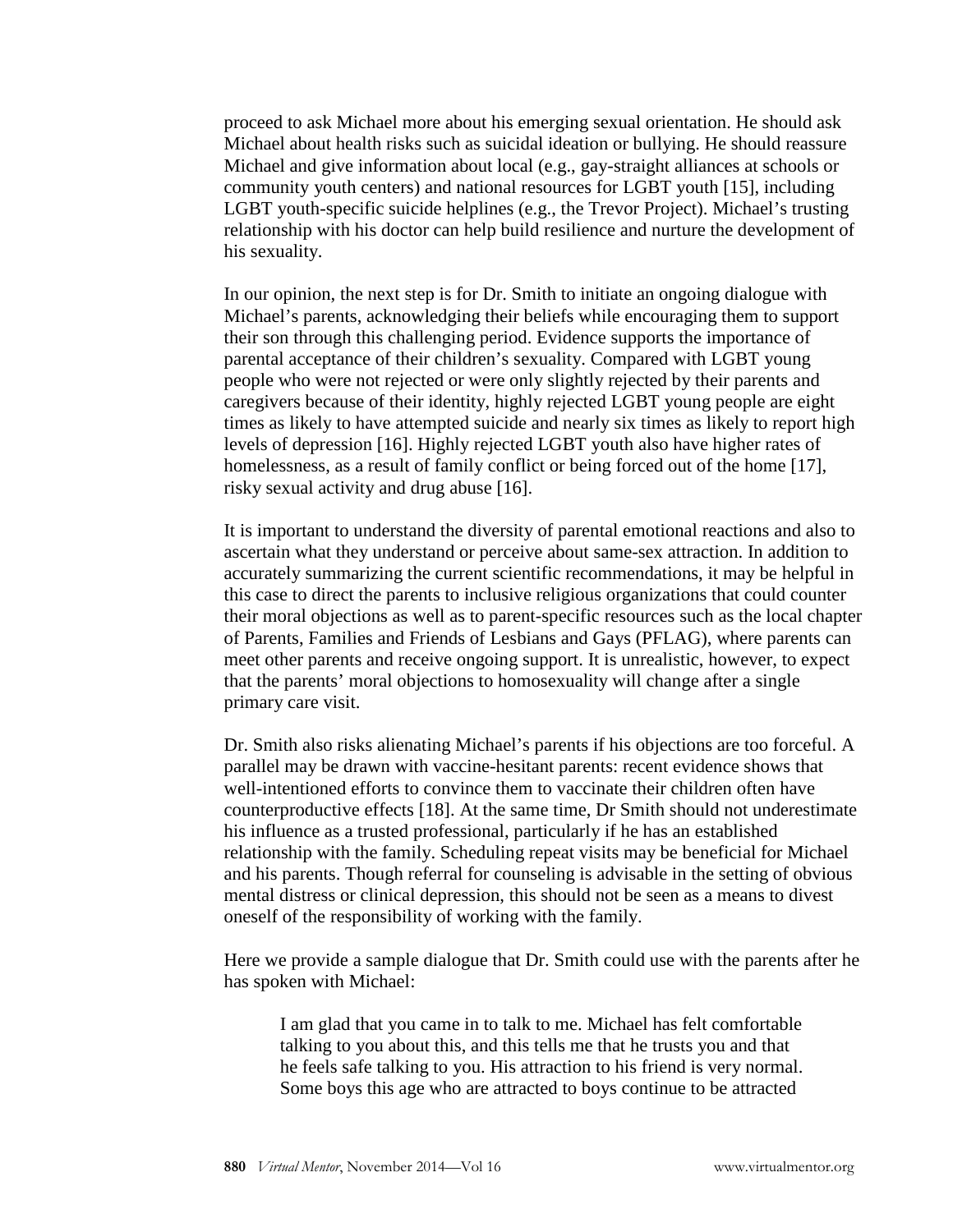to boys as they get older, some develop attraction to girls, and some will be attracted to both. What is most important is Michael's health and safety and his feeling supported by the important people in his life. I hope that you will read and think about the information I am giving you today before you make a decision about the camp. I would like to see you back soon to talk about this further.

## **Conclusion**

Culturally competent care and religious sensitivity do not imply that the clinician fails to be a strong advocate for his patient whose well-being is his first responsibility. Given the uncertain legal protections from conversion therapy for minors, Dr. Smith's efforts may be confined to sensitively educating the parents and providing reassurance and support to Michael. If he can preserve a trusting relationship with Michael's parents, it is possible that over time their views may change, and their relationship with their son strengthen.

#### **References**

1. Newport F, Himelfarb I. In US, record-high say gay, lesbian relations morally OK. *Gallup Politics*. May 20, 2013.

http://www.gallup.com/poll/162689/record-high-say-gay-lesbian-relationsmorally.aspx. Accessed August 15, 2014.

- 2. Emans SJ, Brown RT, Davis A, Felice M, Hein K. Society for Adolescent Medicine position paper on reproductive health care for adolescents. *J Adolesc Health.* 1991;12(8):649-661.
- 3. Frankowski BL; American Academy of Pediatrics Committee on Adolescence. Sexual orientation and adolescents. *Pediatrics*. 2004;113(6):1827-1832.
- 4. APA Commission on Psychotherapy by Psychiatrists. Position statement on therapies focused on attempts to change sexual orientation (reparative or conversion therapies). *Am J Psychiatry*. 2000;157(10):1719-1721.
- 5. American Medical Association LBGT Advisory Committee. AMA policies on LGBT issues. http://www.ama-assn.org/ama/pub/about-ama/ourpeople/member-groups-sections/glbt-advisory-committee/ama-policyregarding-sexual-orientation.page?. Accessed August 15, 2014.
- 6. American Psychological Association. Resolution on appropriate affirmative responses to sexual orientation distress and change efforts. http://www.apa.org/about/policy/sexual-orientation.aspx. Accessed August 15, 2014.
- 7. *Parham v JR*, 442 US 584, 602 (1979).
- 8. Hicks KA. "Reparative" therapy: whether parental attempts to change a child's sexual orientation can legally constitute child abuse*. Am Univ Law Rev.* 1999;49(2):505-547.
- 9. Young S. Does "reparative" therapy really constitute child abuse?: a closer look. *Yale J Health Policy Law Ethics.* 2006;6(1):163-219.
- 10. Slosson M. California bans gay "conversion" therapy for minors. *Chicago Tribune*. September 30, 2012. http://articles.chicagotribune.com/2012-09-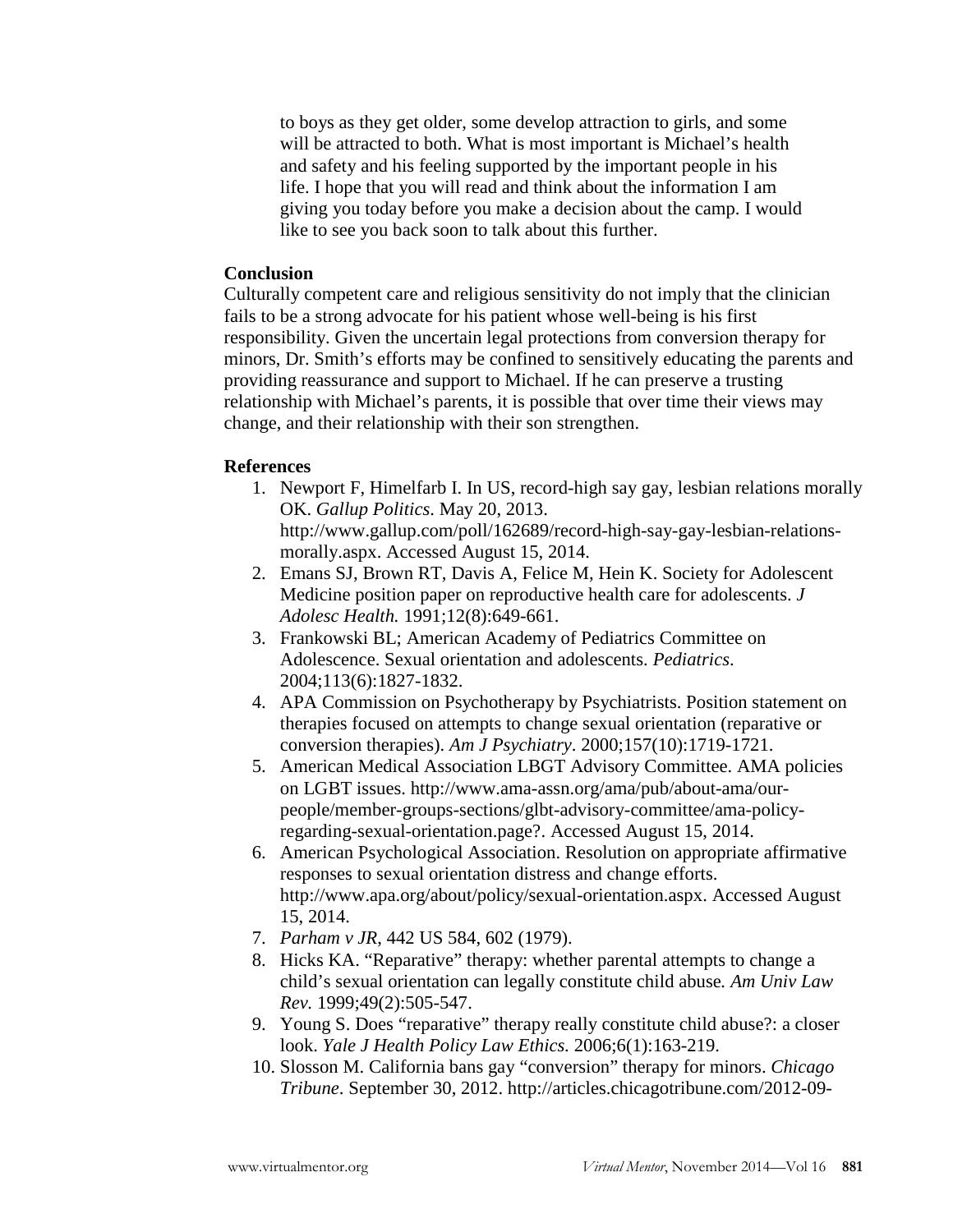30/news/sns-rt-us-california-gaytherapybre88t0dr-20120930\_1\_conversiontherapy-robert-spitzer-victory-for-gay-rights. Accessed September 10, 2014.

- 11. *Pickup v Brown,* 728 F3d 1042 (9th Cir 2013).
- 12. Joachim DS. Supreme Court declines case contesting ban on gay "conversion therapy". *New York Times*. June 30, 2014. http://www.nytimes.com/2014/07/01/us/supreme-court-declines-casecontesting-ban-on-gay-conversion-therapy.html?\_r=0. Accessed September 10, 2014.
- 13. Gov. Christie signs law protecting New Jersey's youth from sexual orientation change efforts. Trevor Project. August 19, 2013. http://www.thetrevorproject.org/blog/entry/gov.-christie-signs-lawprotecting-new-jerseys-youth. Accessed September 4, 2014.
- 14. Wetzstein C. More states likely to ban sexual-orientation change therapy. *Washington Times*. February 16, 2014. http://www.washingtontimes.com/news/2014/feb/16/more-states-likely-toban-sexual-orientation-chang/?page=all. Accessed September 4, 2014.
- 15. Levine DA; Committee on Adolescence. Office-based care for lesbian, gay, bisexual, transgender, and questioning youth. *Pediatrics*. 2013;132(1):e297 e313.
- 16. Ryan C, Huebner D, Diaz RM, Sanchez J. Family rejection as a predictor of negative health outcomes in white and Latino lesbian, gay, and bisexual young adults. *Pediatrics*. 2009;123(1):346-352.
- 17. Corliss HL, Goodenow CS, Nichols L, Austin SB. High burden of homelessness among sexual-minority adolescents: findings from a representative Massachusetts high school sample. *Am J Public Health.*  2011;101(9):1683-1689.
- 18. Nyhan B, Reifler J, Richey S, Freed GL. Effective messages in vaccine promotion: a randomized trial. *Pediatrics*. 2014;133(4):e835-e842.

Philip Zachariah, MD, is a postdoctoral clinical fellow in pediatric infectious diseases in the College of Physicians and Surgeons at Columbia University and a master's candidate in patient-oriented research at the Columbia University Mailman School of Public Health in New York City. He serves on the executive committee of the American Academy of Pediatrics Provisional Section on Lesbian Gay Bisexual Transgender Health and Wellness. He is interested in pediatric health services research with a focus on quality improvement, health disparities, and patient advocacy.

Gregory S. Blaschke, MD, MPH, is division head of general pediatrics at Doernbecher Children's Hospital and a professor of pediatrics at Oregon Health and Science University in Portland. He is the current chair of the American Medical Association (AMA) Advisory Committee on Lesbian, Gay, Bisexual and Transgender (LGBT) Issues.